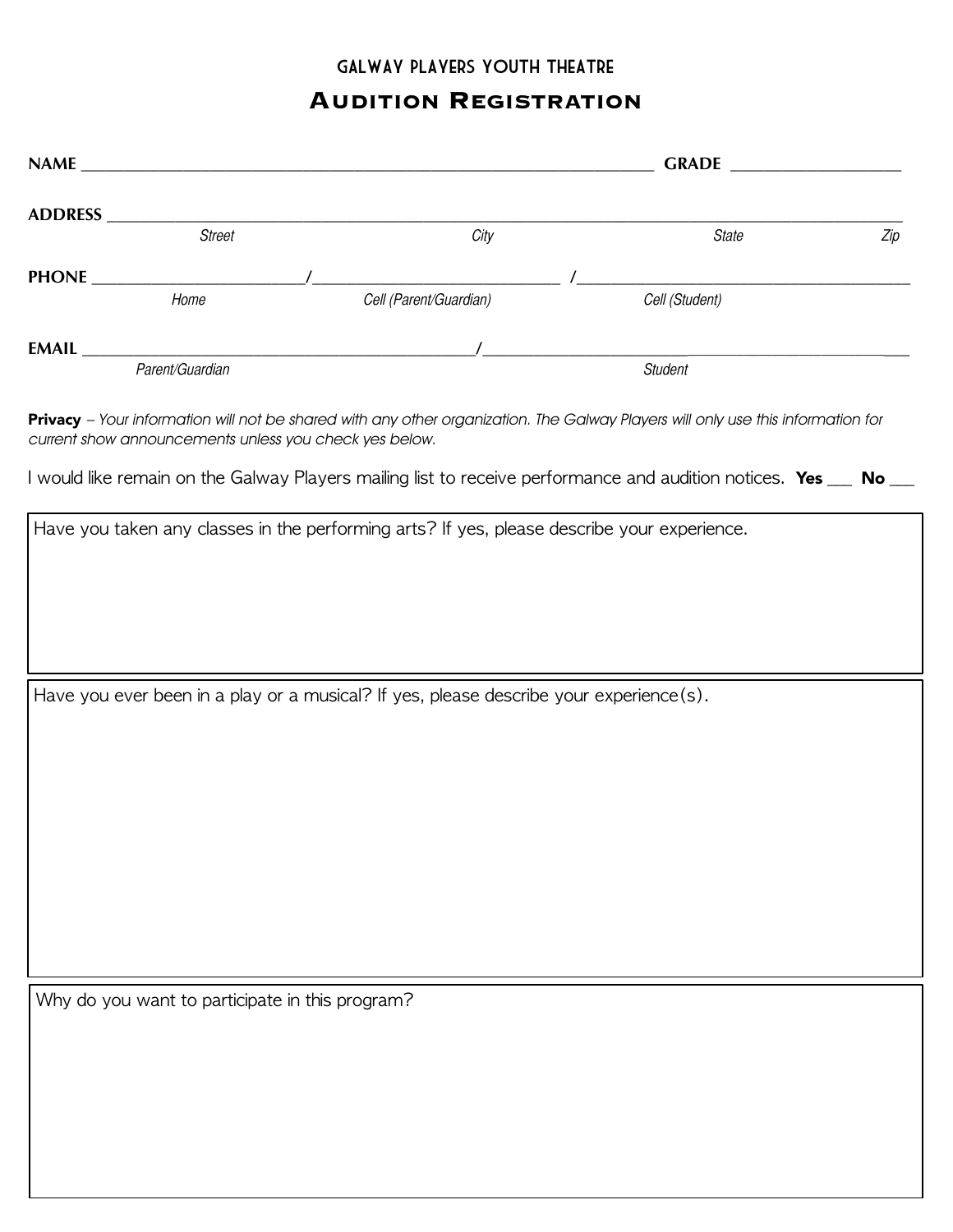### Please rank the roles you are most interested in below:*(See descriptions on back page)*

| <b>Principal Roles</b>                  |                                                              |                                                                                                                               |
|-----------------------------------------|--------------------------------------------------------------|-------------------------------------------------------------------------------------------------------------------------------|
|                                         | Donkey Dragon, Fiona, Gingy, Lord Farquaad, Pinocchio, Shrek |                                                                                                                               |
| <b>Ensemble Roles</b>                   |                                                              |                                                                                                                               |
| Fairy Tale Creature, Guard, Knight, Rat |                                                              |                                                                                                                               |
|                                         |                                                              |                                                                                                                               |
|                                         |                                                              |                                                                                                                               |
|                                         |                                                              |                                                                                                                               |
|                                         |                                                              | If you do not wish to accept the role you are offered, are you interested in working with the crew? $\,$ Yes $\_\_$ No $\_\_$ |
| If yes, please rank choices:            |                                                              |                                                                                                                               |
| Back-stage crew                         | Stage manager                                                | Scenery                                                                                                                       |
| Props                                   | Costuming                                                    | Lighting                                                                                                                      |
| Sound                                   | Concession/Ushers                                            | Make-up                                                                                                                       |
| Other:                                  |                                                              |                                                                                                                               |

Is there anything else you would like to add?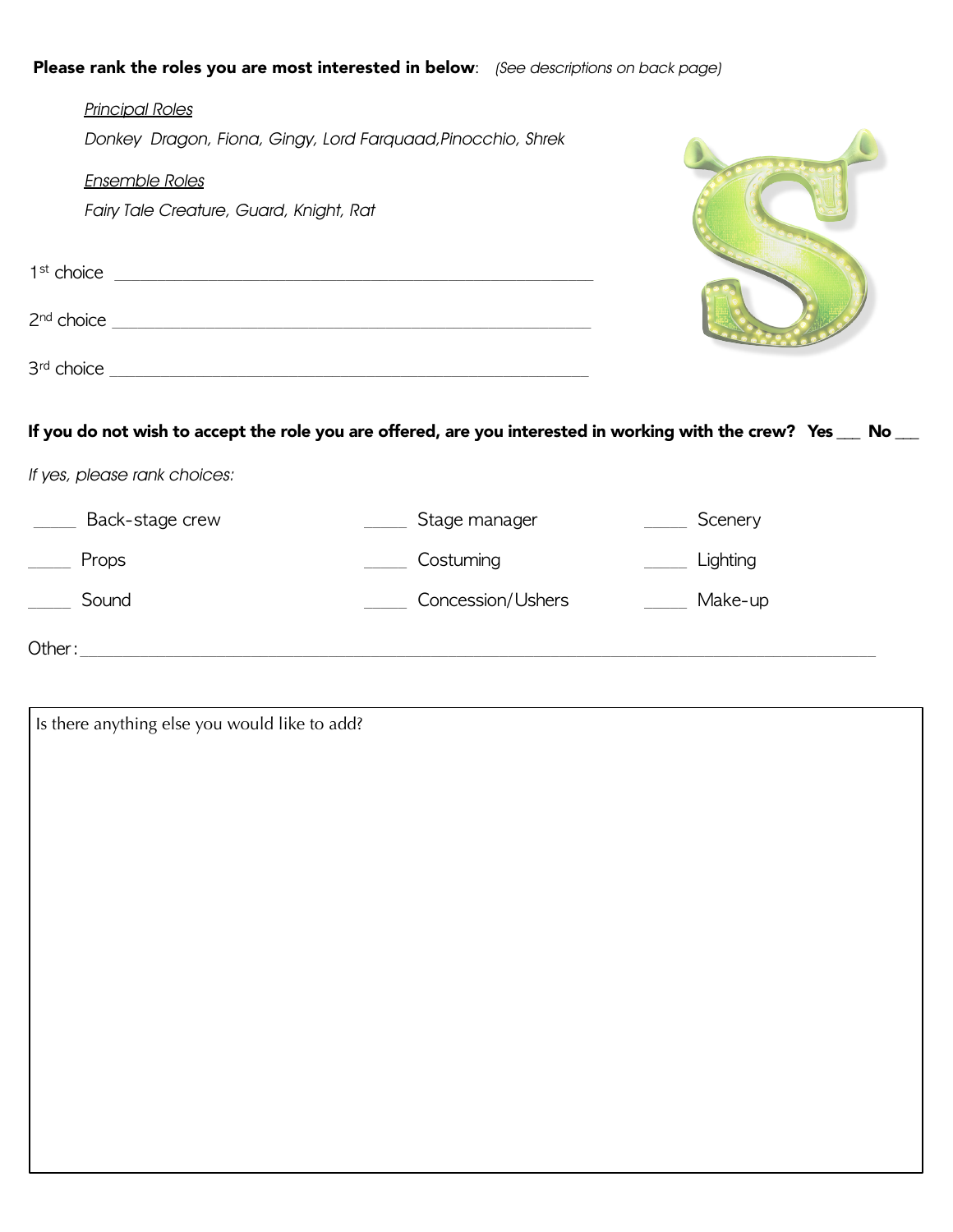## **Youth Theatre Participation Guidelines** *\* A parent/guardian must complete and sign \**

**ATTENDANCE:** Rehearsal attendance is critical to the success of the production. Parent/guardian agrees to have his/her child at all the required rehearsals at the designated time and place unless otherwise arranged with the director or producer before rehearsal. Additionally, students who have more than 2 absences without prior notification may be excused from the show. If your child must leave early, please notify the director or producer before departing.

**BEHAVIOR:** Inappropriate behavior creates difficulty for the production team and cast and will be addressed in the following progression: (1) The director will speak directly with the child to correct and/or resolve the situation; (2) if the situation continues, the director will speak with the parent/guardian to request assistance; (3) continued inappropriate behavior will result in dismissal from the production. Further, It is understood that students are to behave in a polite and respectful manner while participating in this program. Profanity, verbal disrespect, name calling, public displays of affection etc. will not be tolerated. Students are not permitted to bring any weapons (including Swiss Army knives, etc.) onto school property or any other space utilized by Galway Players for the purpose of this production. Children are strongly encouraged not to bring cameras, laptops, MP3 players or other electronic devices which might become damaged, lost, or stolen.

**COSTUME FEE:** A minimum donation of \$10 per child is required to help defray the cost of costumes (\$25 for families with 3 or more children).

**DRESS CODE:** Students are asked to wear comfortable, loose clothing that will allow for rigorous physical activity and movement. All clothing must be free of profanity, advertisements for alcohol or illegal substances and generally in good taste. No midriffs please. All students must wear closed toe and heel shoes – sandals and /or flip-flops are NOT allowed. Shorts must be worn under skirts.

**PARTICIPATION:** Parental involvement is critical to the success of the production. Parents/guardians are expected to contribute to the production process. There are several opportunities to volunteer your time during rehearsals (painting, set building, set decorating, prop construction, sewing/costuming, etc.). No prior experience is necessary.

**SUPERVISION:** Children in grades 3-5 must have a parent/guardian present during rehearsals. In the event that a parent/guardian is unavailable for a rehearsal, he/she must notify the producer of the adult responsible for supervision of his/her child for that day.

**VIDEO/PHOTOGRAPH RELEASE:** Parent/guardian grants Galway Players the right to use photograph(s) and/or video(s) of his/her child for the purpose of promoting and/or advertising their productions.

#### **MEDICAL/ EMERGENCY INFORMATION**

In the event of an emergency please contact me at:

Name **Phone** Phone **Phone** Phone **Phone** Phone **Phone** Phone **Phone** Phone **Phone** Phone **Phone** Phone **Phone** Phone **Phone** Phone **Phone Phone Phone Phone Phone Phone Phone Phone Phone Phone Phone Ph** 

If I am unavailable, please contact the person listed below. If necessary, this person has authorization to transport my child.

 $\mathcal{L}_\mathcal{L} = \{ \mathcal{L}_\mathcal{L} = \{ \mathcal{L}_\mathcal{L} = \{ \mathcal{L}_\mathcal{L} = \{ \mathcal{L}_\mathcal{L} = \{ \mathcal{L}_\mathcal{L} = \{ \mathcal{L}_\mathcal{L} = \{ \mathcal{L}_\mathcal{L} = \{ \mathcal{L}_\mathcal{L} = \{ \mathcal{L}_\mathcal{L} = \{ \mathcal{L}_\mathcal{L} = \{ \mathcal{L}_\mathcal{L} = \{ \mathcal{L}_\mathcal{L} = \{ \mathcal{L}_\mathcal{L} = \{ \mathcal{L}_\mathcal{$ 

Name **Relationship Relationship Relationship Relationship Phone** 

Please list your child's allergies and/or medical conditions:

**In the event that I am unable to be reached for a medical emergency, I authorize a member of the production team of the Galway Players to transport my child to a doctor or a hospital and a physician or hospital personnel designated by the hospital staff to attend to my child.**

 $\mathcal{L}_\mathcal{L} = \{ \mathcal{L}_\mathcal{L} = \{ \mathcal{L}_\mathcal{L} = \{ \mathcal{L}_\mathcal{L} = \{ \mathcal{L}_\mathcal{L} = \{ \mathcal{L}_\mathcal{L} = \{ \mathcal{L}_\mathcal{L} = \{ \mathcal{L}_\mathcal{L} = \{ \mathcal{L}_\mathcal{L} = \{ \mathcal{L}_\mathcal{L} = \{ \mathcal{L}_\mathcal{L} = \{ \mathcal{L}_\mathcal{L} = \{ \mathcal{L}_\mathcal{L} = \{ \mathcal{L}_\mathcal{L} = \{ \mathcal{L}_\mathcal{$  $\mathcal{L}_\text{max}$  , and the set of the set of the set of the set of the set of the set of the set of the set of the set of the set of the set of the set of the set of the set of the set of the set of the set of the set of the

#### **Release of Liability**

*The undersigned does hereby release and agree to hold harmless the Galway Players, the representatives and agents thereof, from all liability, loss, claims, and demands which may accrue from any loss, damage, or injury to the undersigned person. I understand that the Galway Players does not provide insurance to their participants. I certify that I (my child) am (is) physically and mentally able to participate in this activity. I, intending to be legally bound, waive and release my rights and claims for damages I may accrue against any and all sponsors of the program.*

**My signature below indicates permission for my child/children to participate in the Galway Players Youth Theatre production. By signing below, I acknowledge that I have read and agree to all conditions outlined the above.** 

#### Parent / Guardian Name:

**Signature: \_\_\_\_\_\_\_\_\_\_\_\_\_\_\_\_\_\_\_\_\_\_\_\_\_\_\_\_\_\_\_\_\_\_\_\_\_\_\_\_\_\_\_\_\_\_\_\_\_\_\_\_\_\_\_\_\_\_\_ Date: \_\_\_\_\_\_\_\_\_\_\_\_\_\_\_\_\_\_\_\_\_\_\_\_\_\_\_\_\_** 

 $\mathcal{L}_\mathcal{L} = \{ \mathcal{L}_\mathcal{L} = \{ \mathcal{L}_\mathcal{L} = \{ \mathcal{L}_\mathcal{L} = \{ \mathcal{L}_\mathcal{L} = \{ \mathcal{L}_\mathcal{L} = \{ \mathcal{L}_\mathcal{L} = \{ \mathcal{L}_\mathcal{L} = \{ \mathcal{L}_\mathcal{L} = \{ \mathcal{L}_\mathcal{L} = \{ \mathcal{L}_\mathcal{L} = \{ \mathcal{L}_\mathcal{L} = \{ \mathcal{L}_\mathcal{L} = \{ \mathcal{L}_\mathcal{L} = \{ \mathcal{L}_\mathcal{$